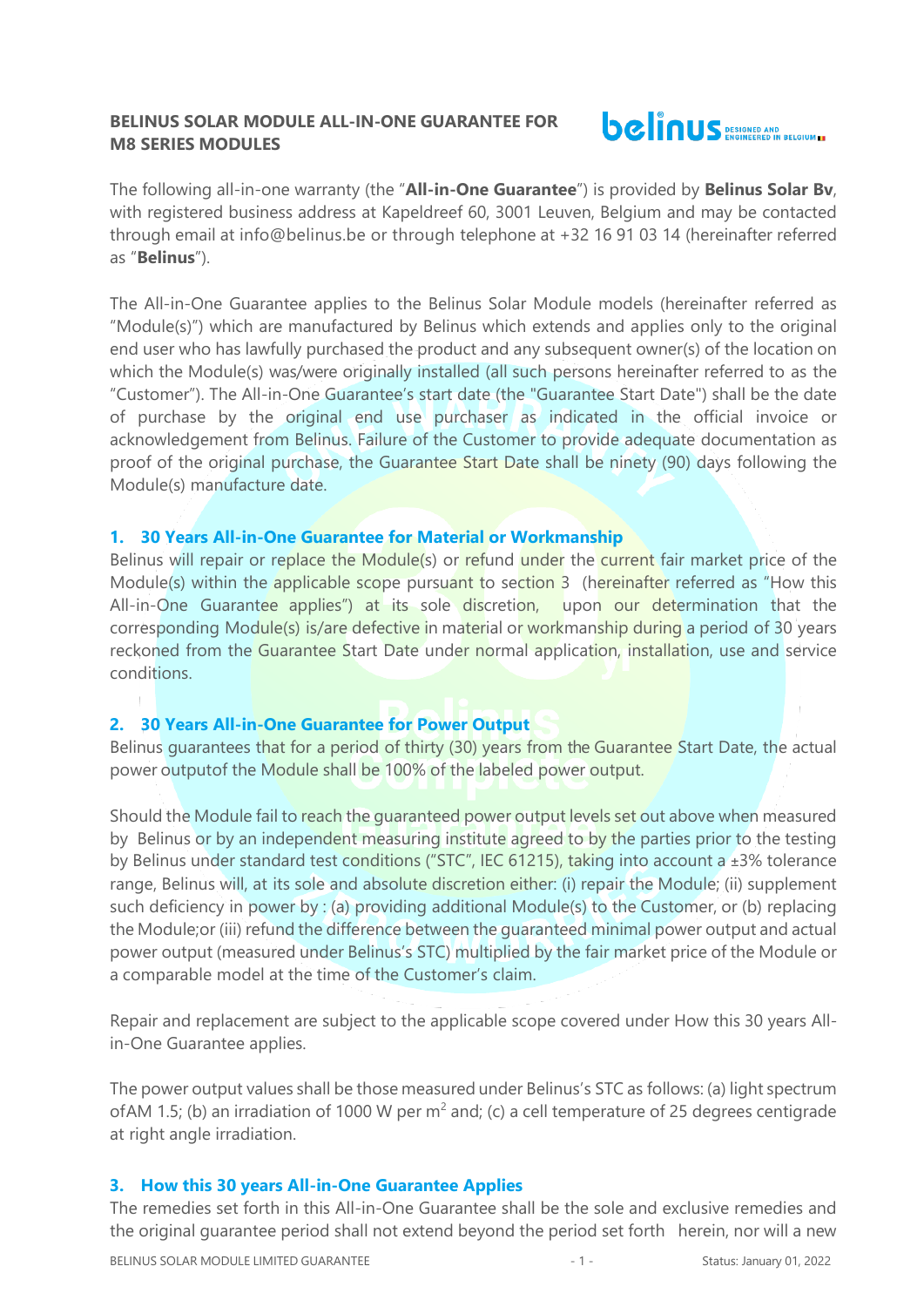guarantee period begin to take effect upon repair, replacement or pro-rated refund due to power loss at Belinus's sole discretion. The determination of Belinus shall be final.

Any repair or replacement shall be made with either a new or remanufactured Module or parts and the replaced Module or parts shall become the property of Belinus. In the event that the Module is no longer available, Belinus reserves the right, at its sole discretion, to deliver a new or remanufactured Module that may differ in size, color, shape, model number, and/or power output level, provided it is comparable to the previous Module.

**This 30 years All-in-One Guarantee covers the transportation cost for reshipment of any repaired or replaced Module to the Customer's site, and any other costs associated with installation, removal, or reinstallation of the Module.** 

**Belinus grants our End Customer or Installer a flat rate fee of € 150.00 per system (i.e. photovoltaic system with a single grid connection) and a Warranty claim event, plus € 25.00 for each affected Solar Module for the costs of the dismounting of the affected Solar Module and the installation of the replacement or additional modules**; any additional and incidental costs shall be borne solely by the End Customer or Installer. All costs for measurements and for assessments by qualified experts (e.g. if Belinus rejects All-in-One Guarantee claim event or if the End Customer or Installer cannot conduct such measurements personally) must be coordinated with and authorized by Belinus before the End Customer or Installer incurs such costs, otherwise these costs will be solely borne by the said End Customer or Installer.

This All-in-One Guarantee does NOT cover the transportation cost and all associated risks including shipping damage or loss in returning the Module to Belinus or Belinus's authorized agent. In any event that a returned Module is determined by Belinus to be not defective or its corresponding All-in-One Guarantee has already expired, the Customer shall be responsible to pay for the return shipping cost.

# **4. All-in-One Guarantee Exclusions**

This All-in-One Guarantee does NOT apply to Module(s):

- (a) Sold and/or installed outside the geographic territory of EEA (European Economic Area the countries of the European Union, Norway, Iceland and Liechtenstein) including outside of the Switzerland, Turkey and United Kingdom (UK);
- (b) Sold AS IS or WITH ALL FAULTS or consumables;
- (c) That had a serial number or any part thereof altered, defaced or removed; or
- (d) With any color variation of cells or Module(s) whether or not it affects the power output.

This All-in-One Guarantee also does NOT apply to Module(s) which have been subjected to:

Any damage and/or failure caused by the following:

- (a) The use on a mobile unit including, but not limited to, vehicles, vessels, etc.;
- (b) Customer's non-compliance with national and local electric codes;
- (c) Installations which is not in conformity with the Module(s) specifications, installation instructions,operation manuals, or labels attached to the Module(s);
- (d) The improper wiring, installation, or handling of the Module(s);
- (e) The use of any devices and/or parts other than that of the Module(s) or by mounting methods of such devicesand/or parts;
- (f) Customer's improper or incorrectly performed maintenance, operation or modification;
- (g) Module(s) removal from the original place where it was/were installed;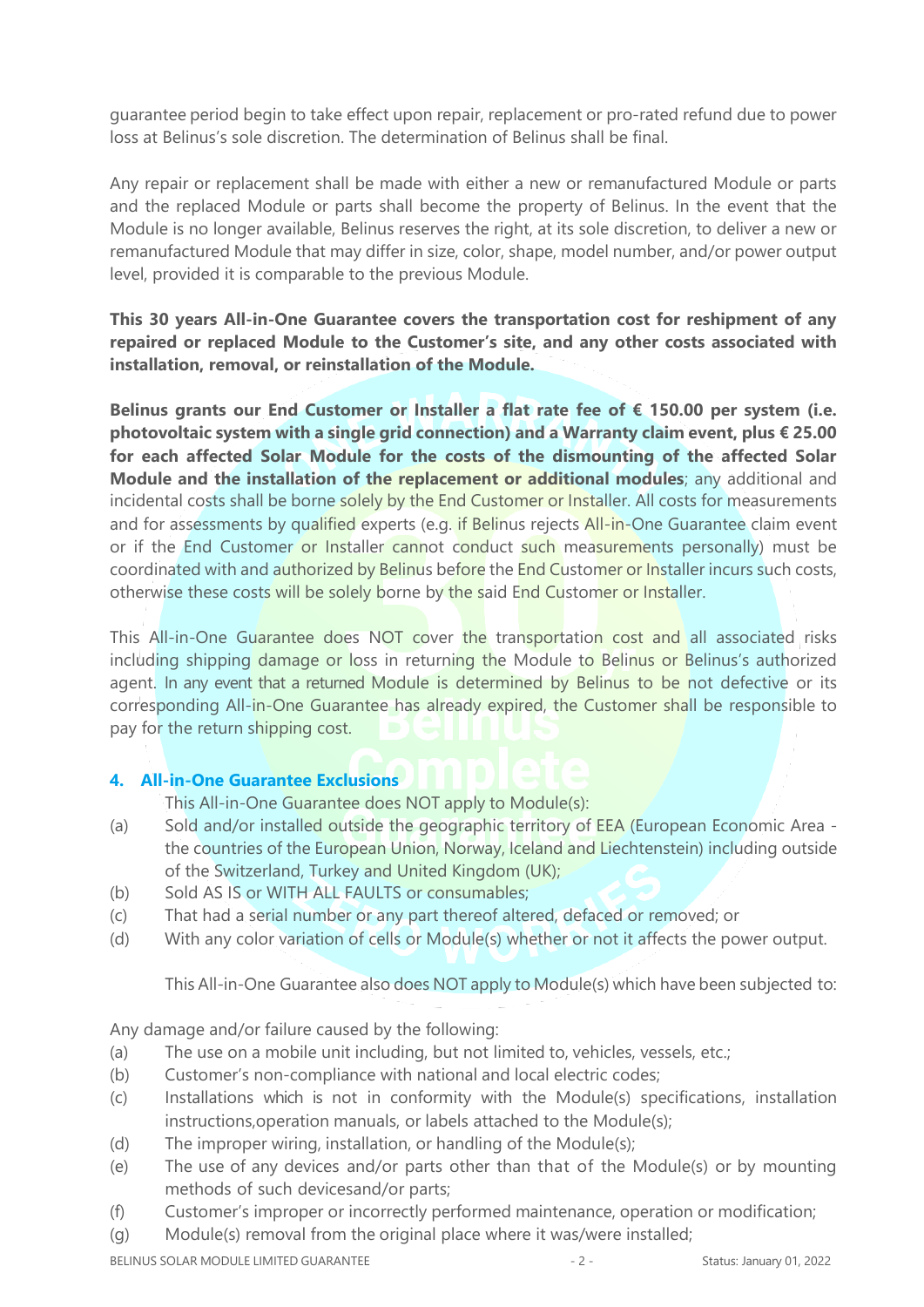- (h) Conducting repairs which are not in accordance with Belinus's instructions and/or standards;
- (i) The inappropriate handling during storage, packaging or transportation of the Module(s);
- (j) Any causes of external shock to the Module(s) such as flying objects or external stress;
- (k) Presence of environmental pollution such as soot, acid rain or industrial chemicals including ammonia in the Module(s);
- (l) Module(s) that had direct contact with salt water or underground water containing lime component or petrochemicals;
- (m) As a result of any natural forces (earthquakes, tornados, floods, lightning, hurricanes, heavy snow, etc.) and fire, power failures, power surges or other unforeseen circumstances that are beyond Belinus's control;
- (n) Arising from any terrorist acts, riots, war or vandalism;
- (o) Any external stains or scratches that do not affect output in any way;
- (p) As a result of sound, vibration, rust, scratching, or discolorations that are the result of normal wear and tear, aging or continued use; or
- (q) Any Module(s) installed in a location that exceeds the prescribed operating conditions.

#### **5. Scope of the Limitation of Guarantee**

ANY IMPLIED GUARANTEE OFMERCHANTABILITY OR FITNESS FOR A PARTICULAR PURPOSE ON THE MODULE(S) IS/ARE CONFINED TO THE DURATION OF THIS LIMITED GUARANTEE, EXCEPT TO THE EXTENT PROHIBITED BY ANY APPLICABLE LOCAL LAWS AND REGULATIONS. UNDER NO CIRCUMSTANCES SHALL Belinus BE LIABLE FORANY INCIDENTAL, SPECIAL OR CONSEQUENTIAL DAMAGES INCLUDING BUT ARE NOT LIMITED TO: LOST OF GOODWILL, LOST REVENUES OR PROFITS, WORK STOPPAGE, MODULE(S) FAILURE, IMPAIRMENT OF OTHER GOODS, COSTS OF REMOVAL AND REINSTALLATION OF THE MODULE(S), LOSS OF USE, OR ANY OTHER UNTOWARD INCIDENT ARISING OUT OF, OR RELATED TO THE USE, INSTALLATION, REPAIR, REPLACEMENT OR REFUND OF THE MODULE(S).

Belinus' TOTAL LIABILITY, IF ANY, WHETHER QUANTIFIED THROUGH DAMAGES OR OTHERWISE, SHALL NOT EXCEED THE INVOICE VALUE PAID BY THE CUSTOMER FOR THE MODULE(S) OR SERVICE(S) FURNISHED, WHICH IS THE SUBJECT OF A CLAIM OR DISPUTE.

SOME JURISDICTIONS DO NOT ALLOW THE EXCLUSION OR LIMITATION OF INCIDENTAL OR CONSEQUENTIAL DAMAGES, OR ALLOW LIMITATIONS ON HOW LONG AN IMPLIED GUARANTEE LASTS, AS A RESULT, THE ABOVE LIMITATIONS OR EXCLUSIONS MAY NOT APPLY TO YOU, AND YOUR GUARANTEE WILL THEREFORE BE BASED ON THE MINIMUM STANDARD REQUIRED UNDER SUCH JURISDICTION. THIS LIMITED GUARANTEE GIVES OUR CUSTOMERS SPECIFIC LEGAL RIGHTS AND IN ADDITION THERETO, MAY ALSO HAVE OTHER RIGHTS OUT OF CONTRACT OR STATUTORY LAW WHICH VARIES WITH EACH JURISDICTION.

### **6. Assertion of Claims**

Any assertion of claims made under this All-in-One Guarantee presupposes that the Customer has already informed te authorized reseller/distributor of our Module(s) in writing by providing a narrative of the alleged claim. Any such assertion of claims must be accompanied by the original sales invoice/receipt as the proof of purchase clearly providing the date as to when the purchase of Belinus Module(s) was/were done. Any assertion claim must be made within thirty (30) days from the date that such claim is determined. Please note that the return of Module(s) may only take place after a written authorization from Belinus has been provided.

#### **7. Obtaining Guarantee Performance**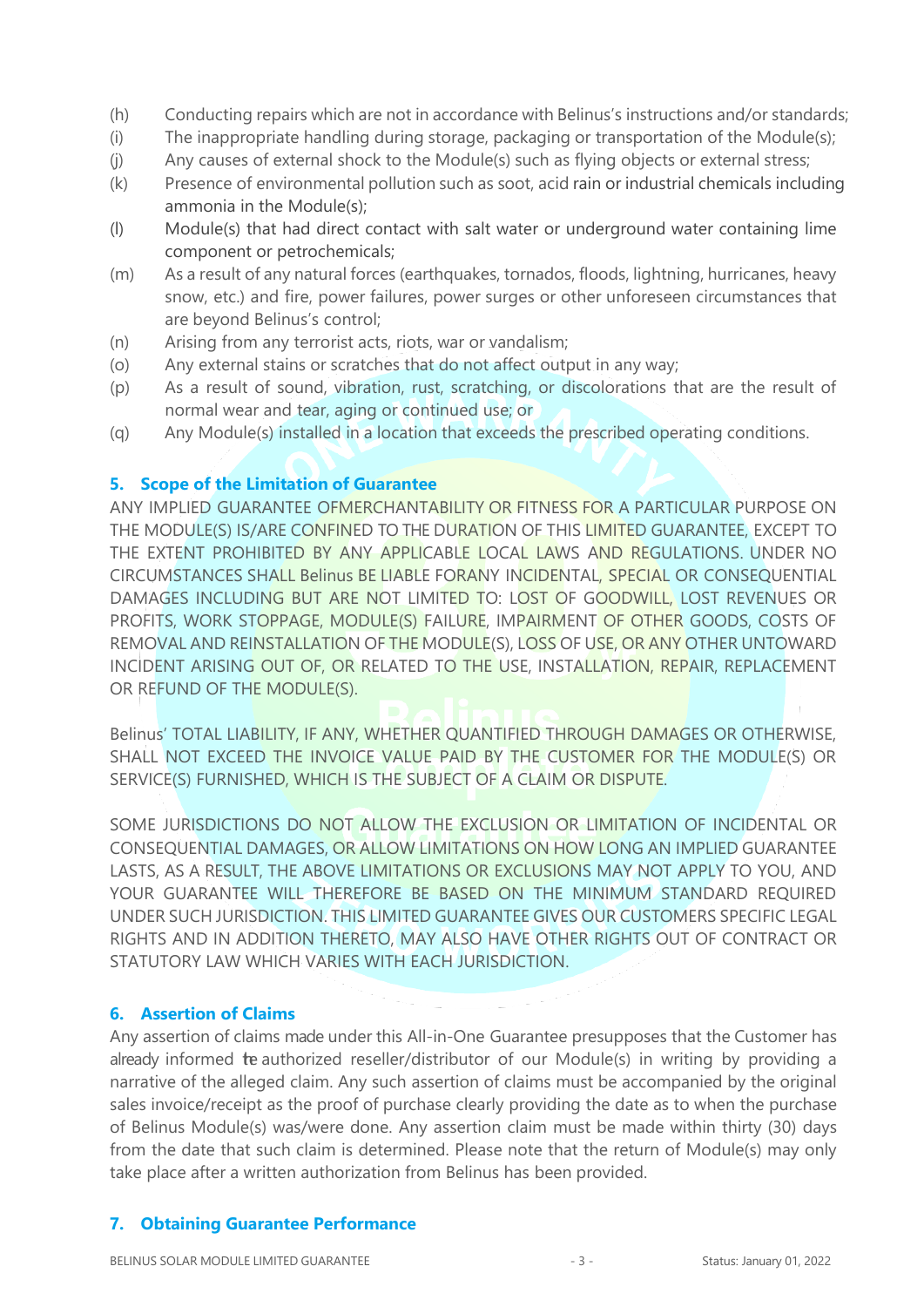Customers who have good faith reason to believe that they have a justified claim covered under this All-in-One Guarantee must immediately notify in writing the authorized reseller/distributor. If for any circumstance that such reseller/distributor has either ceased business as a result of a discontinuance of business or of bankruptcy, the Customer may contact Belinus directly in writing to:

> Belinus Solar Bv Kapeldreef 60 3001 Leuven Belgium Tel: (+32) 16 91 03 14 Email: service@belinus.be Website: www.belinus.be

#### **8. Force Majeure**

Belinus shall not be liable for any loss, damage, non-performance, or delay as a result of any acts of God, or any natural disaster or catastrophe such as war, invasion, other hostilities including acts of terrorism, rebellion, or any other materially disruptive military or political event, labor dispute, power failures, or other disruptions for which Belinus is not responsible of, nor could predict what is required for the performance of its obligations, including those specified under this All-in-One Guarantee. Belinus shall not be liable for any damage, delay, loss, or non-performance of services as a result thereof to the full extent excused under the prevailing laws and regulations of Belgium.

## **9. Disputes as Individuals**

The Customer and Belinus voluntarily agrees that any dispute resolution proceedings whether brought judicially or through arbitration shall only be conducted on an individual basis and NEVER in a class suit nor any other consolidated action.

#### **10. Governing Law and Exclusive Jurisdiction**

This All-in-One Guarantee shall be governed at all times by the laws of Belgium applicable to agreements made and to be wholly performed within that state, with no regard to any conflict of laws provisions or the conflict of laws provisions in any other jurisdiction that would cause the application of any applicable law other than those of Belgium.

All actions relating to this All-in-One Guarantee shall be submitted to the exclusive jurisdiction of the competent courts in Leuven, Belgium to the exclusion of all other courts, regardless of the nature of such claim and respective of the reliefs sought.

#### **11. Severability**

In an event that any competent court or arbitral award association declares any part of this All-in-One Guarantee to be invalid, void, or otherwise unenforceable, then only such part will be severed and deemed unwritten from this instrument or never been a part hereof. The remaining parts not declared to be invalid, void, or unenforceable shall not be affected and shall continue to be in full force and effect.

#### **12. 15. Validity**

This All-in-One Guarantee shall apply to all modules with model "BE-M7-UB-GG-370-390" and "BE-M7-UB-375-390" ONLY.